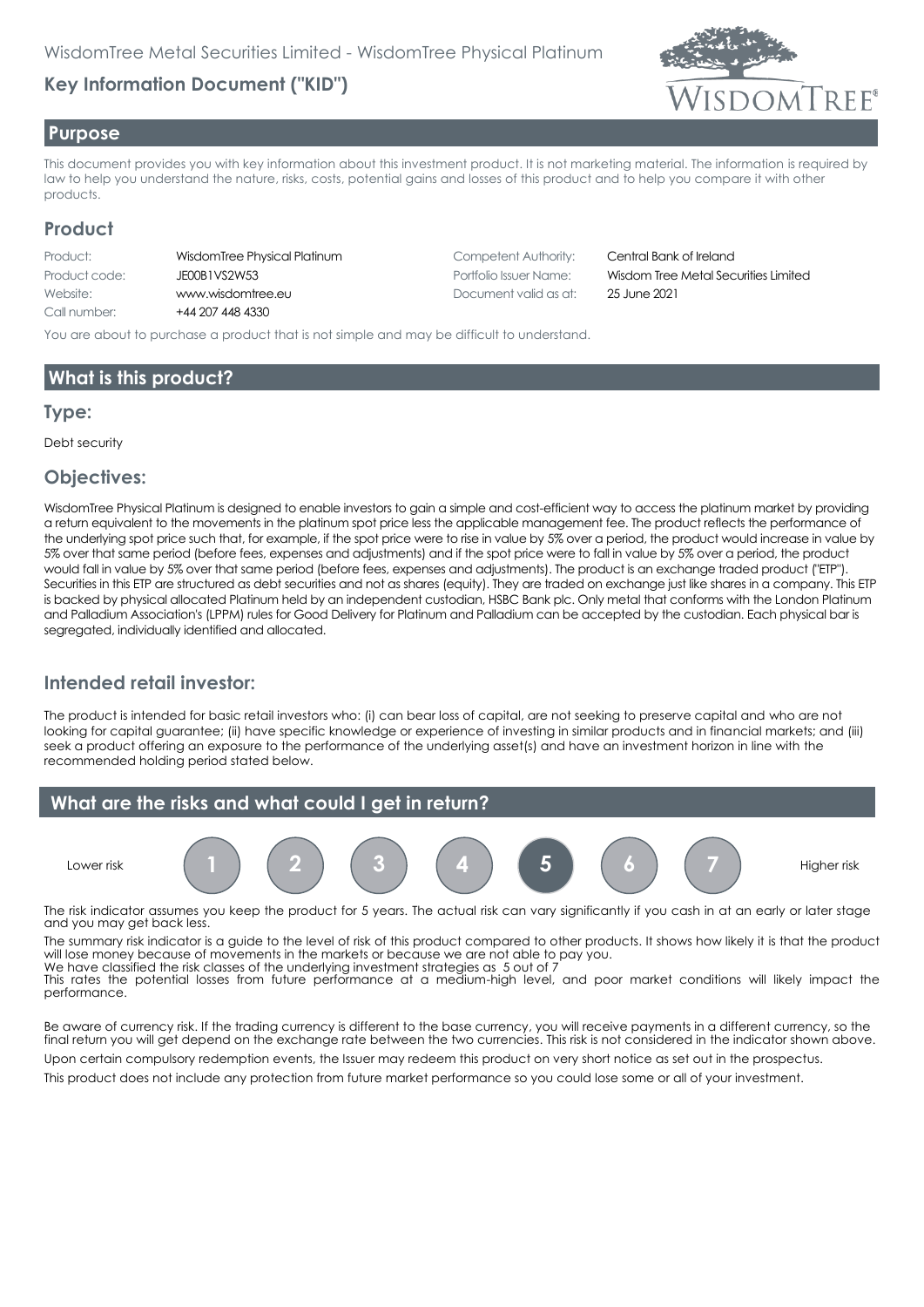# **Key Information Document ("KID")**



## **Performance scenarios**

| <b>Investment 10000 USD</b> |                                     |               |               |                                             |  |
|-----------------------------|-------------------------------------|---------------|---------------|---------------------------------------------|--|
|                             |                                     | 1 year.       | 3 years.      | 5 years.<br>(recommended<br>holding period) |  |
| Stress scenario             | What might you get back after costs | 5074.02 USD   | 2842.69 USD   | 828.74 USD                                  |  |
|                             | Average return each year            | $-49.26%$     | $-34.25%$     | $-28.81%$                                   |  |
| Unfavourable scenario       | What might you get back after costs | 7 326.19 USD  | 5898.7 USD    | 5 108,68 USD                                |  |
|                             | Average return each year            | $-26.74\%$    | $-16.13%$     | $-12.57\%$                                  |  |
| Moderate scenario           | What might you get back after costs | 10 105.74 USD | 10 279.92 USD | 10 457.1 USD                                |  |
|                             | Average return each year            | 1.06%         | 0.92%         | $0.9\%$                                     |  |
| Favourable scenario         | What might you get back after costs | 13 849.78 USD | 17 799.51 USD | 21 266.64 USD                               |  |
|                             | Average return each year            | 38.5%         | 21.19%        | 16.29%                                      |  |

The figures shown include all the costs of the product itself, but may not include all the costs that you pay to your advisor or distributor. The figures do not take into account your personal tax situation, which may also affect how much you get back.

This table shows the money you could get back over the recommended holding period, under different scenarios, assuming that you invest 10 000 USD.

The scenarios shown illustrate how your investment could perform. You can compare them with the scenarios of other products.

The scenarios presented are an estimate of future performance based on evidence from the past, and are not an exact indicator. What you get will vary depending on how the market performs and how long you keep the investment.

The stress scenario shows what you might get back in extreme market circumstances, and it does not take into account the situation where we are not able to pay you.

Market developments in the future cannot be accurately predicted. The scenarios shown are only an indication of some of the possible outcomes based on recent returns. Actual returns could be lower.

#### **What happens if WisdomTree Metal Securities Limited is unable to pay out?**

The Issuer is a special purpose company. In case of a default by the Issuer (or where relevant, the swap counterparty), any claims made against the Issuer will be satisfied in order of the priority of payments set out in the conditions of the product. If the net proceeds from the enforcement of the secured property relevant to the product are not sufficient to meet all obligations and make all payments then due in respect of the securities, the obligations of the Issuer in respect of such securities will be limited to the net proceeds of realisation of the relevant secured property. In these circumstances you may suffer a loss if you cannot realise the full value of your investment.

## **What are the costs?**

#### **Costs over Time**

The Reduction in Yield (RIY) shows what impact the total costs you pay will have on the investment return you might get. The total costs take into account one-off, ongoing and incidental costs.

The amounts shown here are the cumulative costs of the product itself for three holding periods. The figures are estimates and may change in the future.

The person selling you or advising you about this product may charge you other costs. If so, this person will provide you with information about these costs, and show you the impact that all costs will have on your investment over time.

| Investment 10000 USD            | If you cash in after 1 year. | If you cash in after $3$ years. | If you cash in after 5 years. |
|---------------------------------|------------------------------|---------------------------------|-------------------------------|
| Total costs                     | 49.76 USD                    | 152.61 USD                      | 260.01 USD                    |
| Impact on return (RIY) per year | $-0.49\%$                    | $-0.49\%$                       | $-0.49\%$                     |